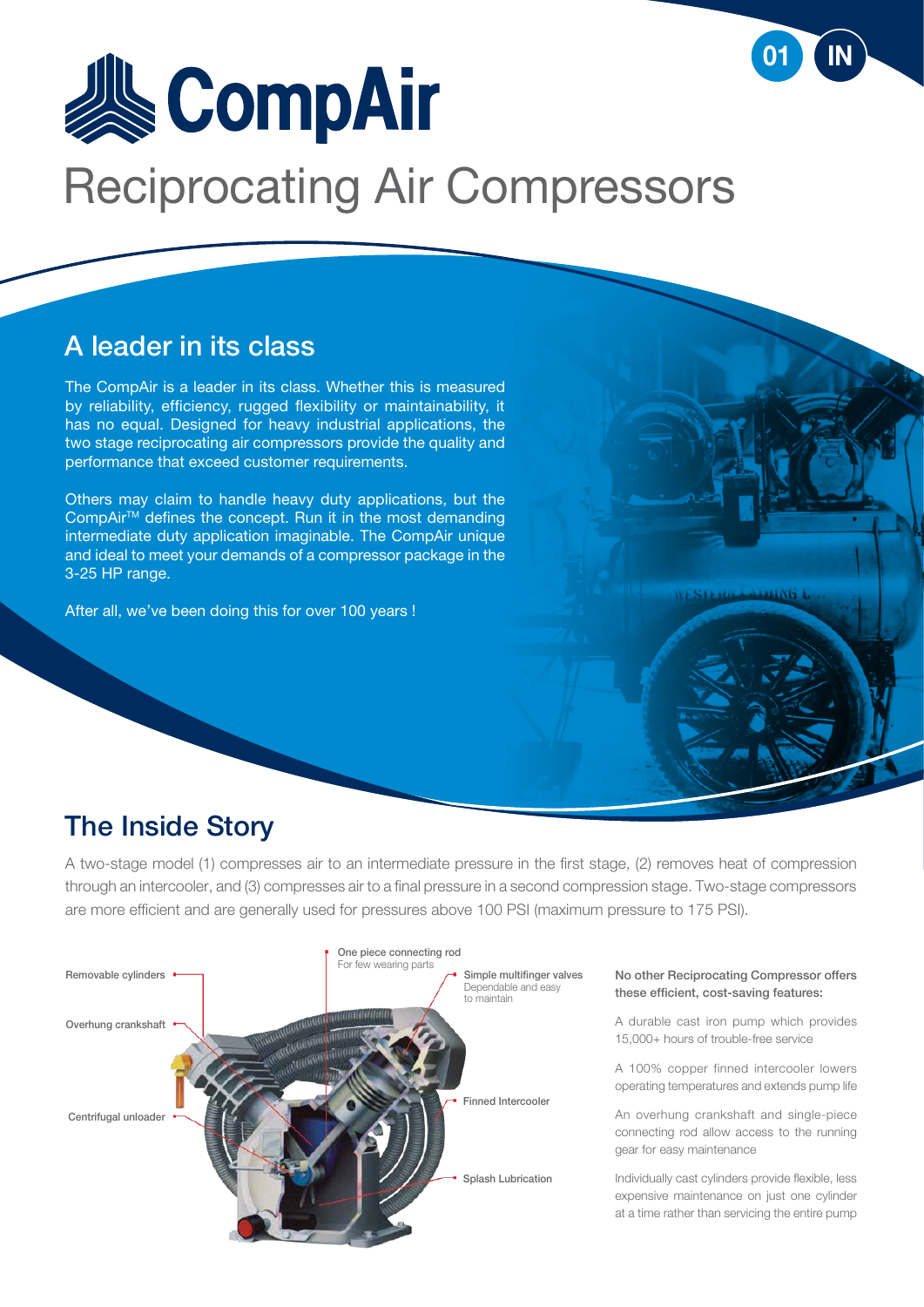

#### STATIONARY Electric-Driven Two Stage – Air Cooled

Designed for heavy shop or industrial use, CompAir Two-Stage electric air compressors provide the quality and performance that are ideal for most applications and users, including: automotive service and body shops; fleet maintenance; machine shops; production and manufacturing lines; construction; wood working shops; dry cleaners; car washes; maintenance/repair shops and farms.

#### Value Packaged

Economically priced, CompAir Two-Stage Value Packaged air compressors are perfect for automotive, commercial or light industrial applications where a dependable air supply is required. The value package includes the added features

of a mounted and wired starter, automatic start / stop pressure switch control with suitable size receiver tank.

- Durable cast-iron, tw o-stage design offers extended pump life for years of trouble-free service
- Automatic start / stop control / pressure switch operation
- 175 PSI maximum operating pressure
- 100% continuous duty for tough applications
- Includes motor starter, oil sight glass (10-15 HP only), manual drain



For high pressure operation, adequate care must be taken for proper selection. Our distributors would be happy to assist you in correct selection of model. Models are also available for higher working pressures upto 351 kg/cm<sup>2</sup> g. Details available on request.



| <b>Model</b>  | <b>Motor</b> | <b>Free Air Delivery</b> | <b>Pressure in psig</b> | <b>Air Receiver</b> | <b>Starter Type meter</b>   | <b>Control</b>                |  |
|---------------|--------------|--------------------------|-------------------------|---------------------|-----------------------------|-------------------------------|--|
|               | hp           | <b>cfm</b>               | rated                   | litre               |                             |                               |  |
| GD 2340F 3    | 3.0          | 8.65                     | 175                     | 150                 | Direct Online               | Automatic Start-Stop          |  |
| GD 2475C 5    | 5.0          | 13.99                    | 175                     | 225                 | Direct Online               | Automatic Start-Stop          |  |
| GD 2475C 7.5  | 7.5          | 17.77                    | 175                     | 225                 | Direct Online               | <b>Automatic Start-Stop</b>   |  |
| GD 2545D 7.5  | 7.5          | 24.18                    | 150                     | 300                 | Direct Online               | Automatic Start-Stop          |  |
| GD 2545D 7.5  | 7.5          | 24.18                    | 150                     | 300                 | Direct Online               | <b>Constant Speed Control</b> |  |
| GD 2545D 10   | 10.0         | 30.00                    | 175                     | 300                 | Direct Online               | Automatic Start-Stop          |  |
| GD 2545E 10   | 10.0         | 30.00                    | 175                     | 500                 | Direct Online               | <b>Constant Speed Control</b> |  |
| GD 2545E 12.5 | 12.5         | 35.00                    | 175                     | 500                 | Automatic Star Delta        | Automatic Start-Stop          |  |
| GD 7100E 15   | 15.0         | 42.91                    | 125                     | 500                 | Automatic Star Delta        | <b>Automatic Start-Stop</b>   |  |
| GD 15TE 20    | 20.0         | 59.80                    | 125                     | 500                 | Automatic Start-Stop        | <b>Constant Speed Control</b> |  |
| GD 15TE 25    | 25.0         | 79.20                    | 125                     | 500                 | <b>Automatic Start-Stop</b> | <b>Constant Speed Control</b> |  |
| GD 15TE 25    | 25.0         | 79.20                    | 125                     | 500                 | Automatic Start-Stop        | Automatic Start-Stop          |  |

All performance details subject to tolerance as per IS–5456. \* Constant speed control – change wherever constant speed in written.

## STATIONARY Electric-Driven Two & Three Stage – High Pressure

CompAir Reciprocating multi-stage high pressure air compressors are designed for high pressure applications. These compressors have extra heavy-duty components and are designed for minimum maintenance and maximum performance. High pressure air compressors are widely used in power generation plant, PET blow moulding industry, military, diving and component testing.

- Durable cast-iron with two, three and four stage design
- Intermediate duty applications
- Extended pump life for years of trouble-free service

#### **High Pressure Receiver Mounted Package**

|                        | <b>Motor</b> | Free Air Delivery cfm at Working Pressure |                          |  |
|------------------------|--------------|-------------------------------------------|--------------------------|--|
| Model                  | hp           | 350 psig                                  | 500 psig                 |  |
| GD 7T2 Package         | 12.5         | $\hspace{0.05cm}$                         | 21.60                    |  |
| GD 15T2 Package        | 20.0         | $\sim$                                    | 37.70                    |  |
| GD 15T2 Duplex Package | 40.0         | $\hspace{0.05cm}$                         | 75.40                    |  |
| GD 15T Package         | 20.0         | 50                                        | $\overline{\phantom{a}}$ |  |
| GD 15T Duplex Package  | 40.0         | 100                                       | $\overline{\phantom{a}}$ |  |

# Reciprocating Air Compressors